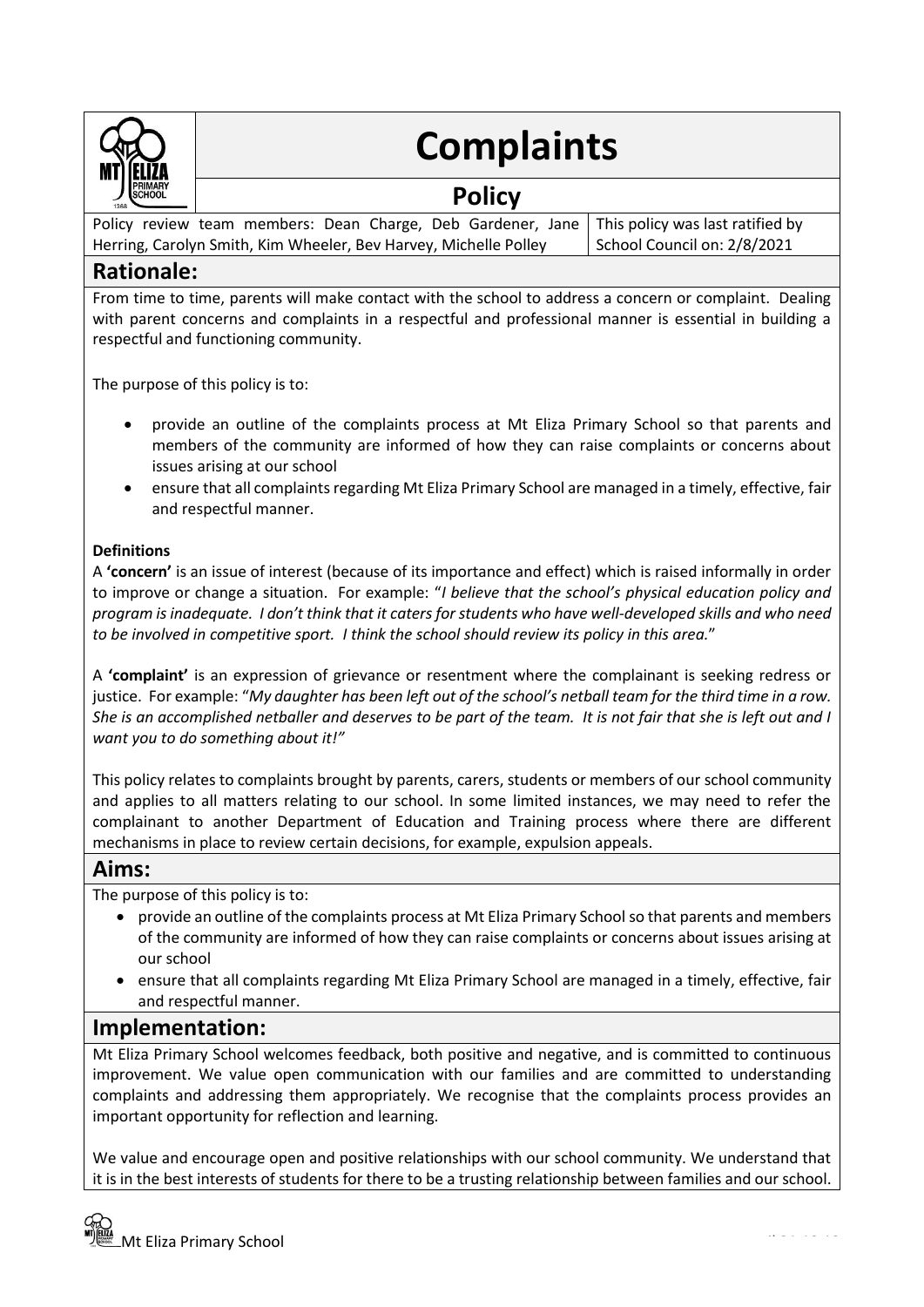When addressing a complaint, it is expected that all parties will:

- be considerate of each other's views and respect each other's role
- be focused on resolution of the complaint, with the interests of the student involved at the centre
- act in good faith and cooperation
- behave with respect and courtesy
- respect the privacy and confidentiality of those involved, as appropriate
- operate within and seek reasonable resolutions that comply with any applicable legislation and Department policy.
- recognise that schools and the Department may be subject to legal constraints on their ability to act or disclose information in some circumstances.

#### **Preparation for raising a concern or complaint**

Mt Eliza Primary School encourages parents, carers or members of the community who may wish to submit a complaint to:

- carefully consider the issues you would like to discuss
- remember you may not have all the facts relating to the issues that you want to raise
- think about how the matter could be resolved
- public comments on social media are not the appropriate forum for communicating complaints. Any parents/carers communicating complaints on social media will be directed to this policy.
- be informed by checking the policies and guidelines set by the Department and Mt Eliza Primary School (available on our website).

#### **Complaints process**

Mt Eliza Primary School is always happy to discuss with parents/carers and community members any concerns that they may have. Concerns in the first instance should be directed to the appropriate staff member as outlined in our 'Parent Concerns and Complaints Flowchart'. Where possible, school staff will work with you to ensure that your concerns are appropriately addressed.

Where concerns cannot be resolved in this way, parents or community members may wish to escalate their complaint to the next level in the 'Parent Concerns and Complaints Flowchart'.

If you would like to make a formal complaint, in most cases, depending on the nature of the complaint raised, our school will first seek to understand the issues and will then convene a resolution meeting with the aim of resolving the complaint together.

The following process will apply:

- **1. Complaint received:** Please email, telephone or arrange a meeting through the front office with the appropriate member of staff, to outline your complaint so that we can fully understand what the issues are. We can discuss your complaint in a way that is convenient for you, whether in writing, in person, over the phone or a teleconference.
- **2. Information gathering:** Depending on the issues raised in the complaint, the appropriate staff member may need to gather further information to properly understand the situation. This process may also involve speaking to others to obtain details about the situation or the concerns raised.
- **3. Response:** If required, a resolution meeting will be arranged with the appropriate staff member to discuss the complaint with the objective of reaching a resolution satisfactory to all parties. If after the resolution meeting we are unable to resolve the complaint together, we will work with you to produce a written summary of the complaint in the event you would like to take further action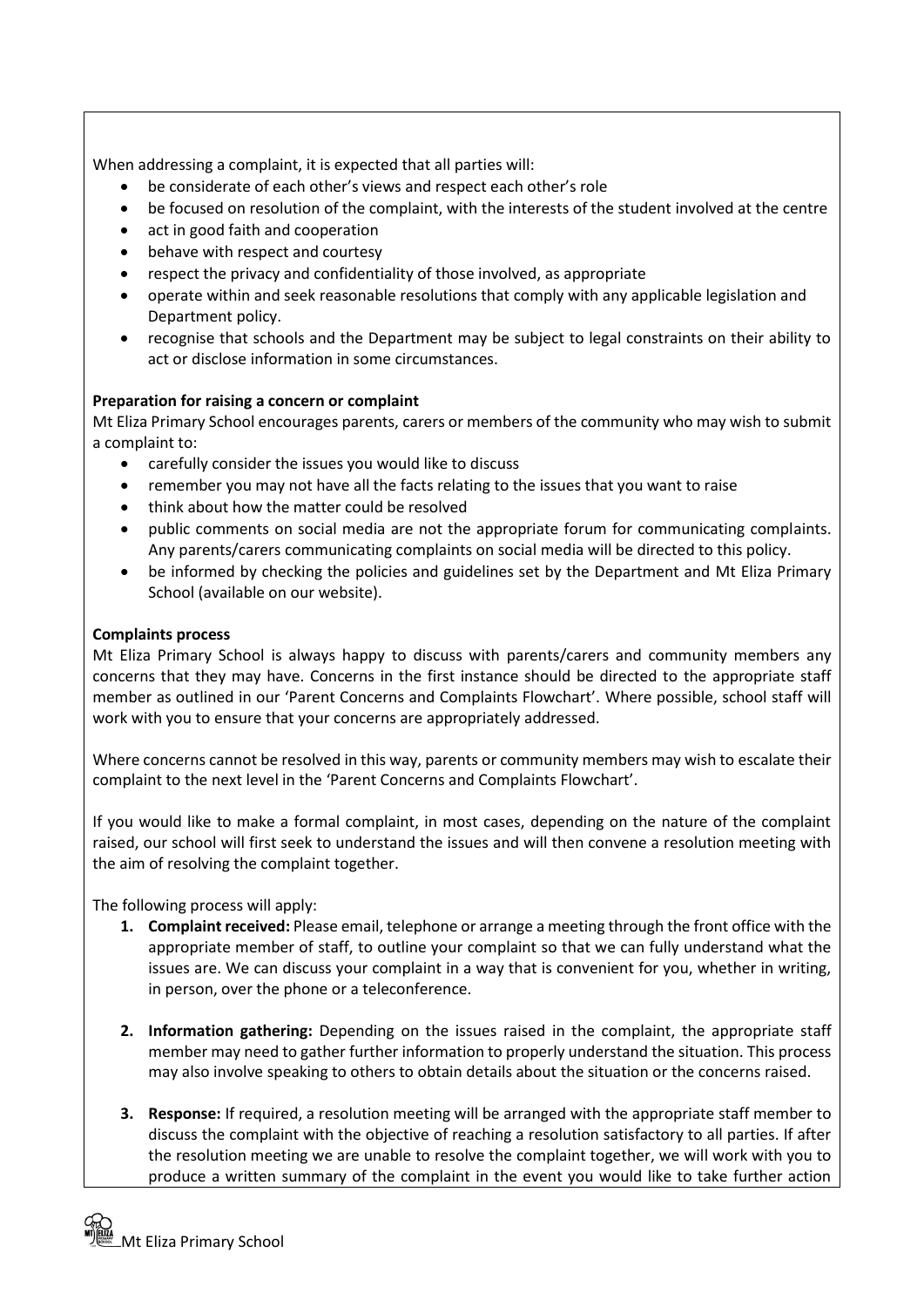about it. In some circumstances, the Principal may determine that a resolution meeting would not be appropriate. In this situation, a response to the complaint will be provided in writing.

- **4. Timelines:** Mt Eliza Primary School will acknowledge receipt of your complaint as soon as possible (usually within two school days) and will seek to resolve complaints in a timely manner. Depending on the complexity of the complaint, Mt Eliza Primary School may need some time to gather enough information to fully understand the circumstances of your complaint. We will endeavour to complete any necessary information gathering and hold a resolution meeting where appropriate within 10 working days of the complaint being raised. In situations where further time is required, Mt Eliza Primary School will consult with you and discuss any interim solutions to the dispute that can be put in place.
- **5. Record keeping:** Mt Eliza Primary School will:
	- keep written records of complaints which relate to the Child Information Sharing Scheme and the Family Violence Information Sharing Scheme to meet regulatory requirements refer to [Child and Family Violence Information Sharing Schemes](https://www2.education.vic.gov.au/pal/information-sharing-schemes/policy) for further information
	- for other complaints, keep a written record of serious, substantial or unusual complaints that require resolution actions and document all steps taken to achieve agreement.

#### **Resolution**

Where appropriate, Mt Eliza Primary School may seek to resolve a complaint by:

- an apology or expression of regret
- a change of decision
- a change of policy, procedure or practice
- offering the opportunity for student counselling or other support
- other actions consistent with school values that are intended to support the student, parent and school relationship, engagement, and participation in the school community.

In some circumstances, Mt Eliza Primary School may also ask you to attend a meeting with an independent third party, or participate in a mediation with an accredited mediator to assist in the resolution of the dispute.

#### **Escalation**

If you are not satisfied that your complaint has been resolved by the school, or if your complaint is about the Principal and you do not want to raise it directly with them, then the complaint should be referred to the South East Victoria Region's (SEVR) office by contacting 1300 338 738.

Mt Eliza Primary School may also refer a complaint to SEVR if we believe that we have done all we can to address the complaint.

For more information about the Department's *Parent Complaints* policy, including the role of the Regional Office, please see: [Parent Complaints policy.](https://www2.education.vic.gov.au/pal/complaints/policy)

Mt Eliza Primary School 'Parent Concerns and Complaints Flowchart'

# **Evaluation:**

This policy will be reviewed as part of MEPS 4 year review cycle in 2023

School Council President Signature: 28/21